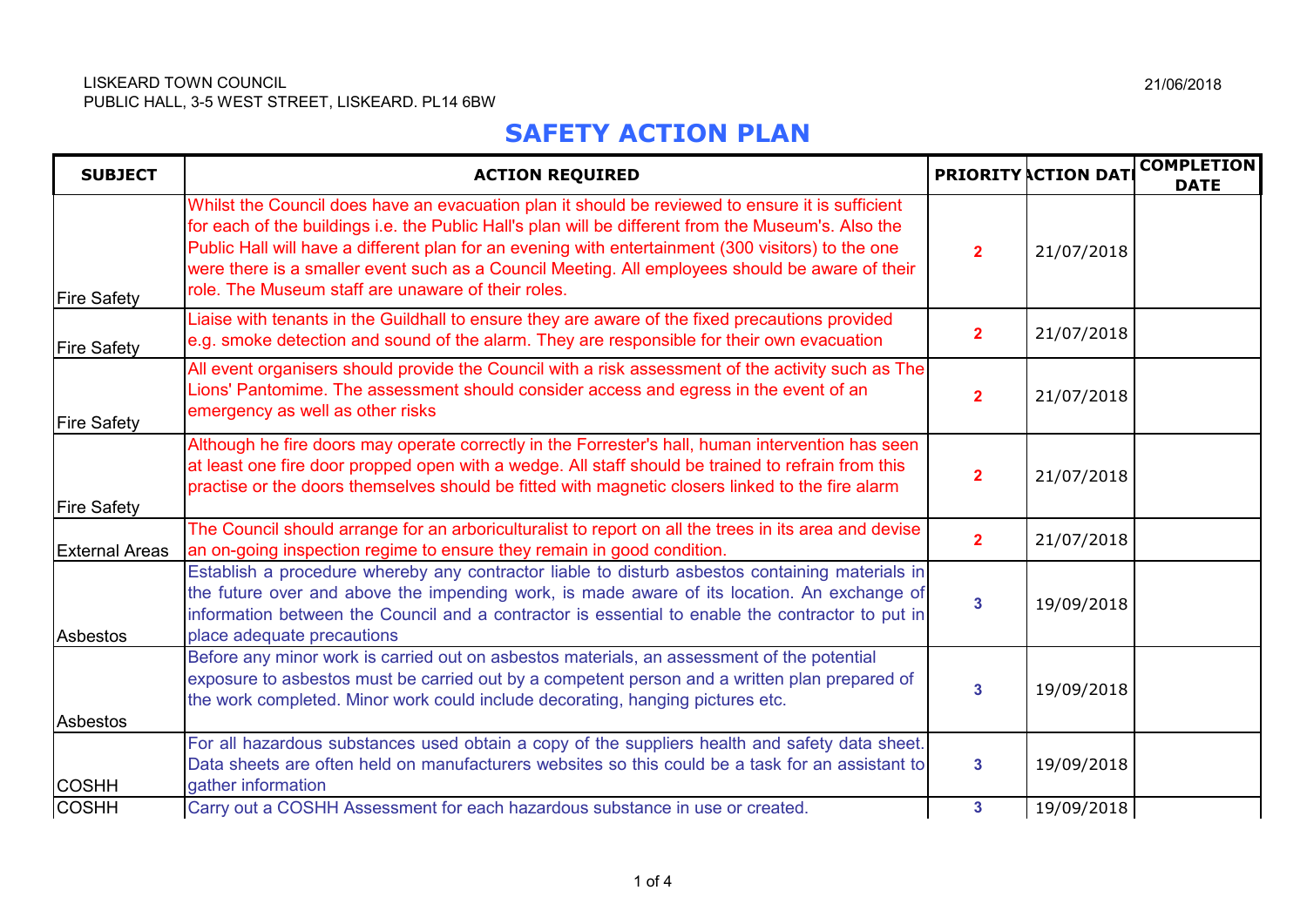## LISKEARD TOWN COUNCIL PUBLIC HALL, 3-5 WEST STREET, LISKEARD. PL14 6BW

| <b>SUBJECT</b>                               | <b>ACTION REQUIRED</b>                                                                                                                                                                                                                                                                                                                    |                         | <b>PRIORITY ACTION DATE</b> | <b>COMPLETION</b><br><b>DATE</b> |
|----------------------------------------------|-------------------------------------------------------------------------------------------------------------------------------------------------------------------------------------------------------------------------------------------------------------------------------------------------------------------------------------------|-------------------------|-----------------------------|----------------------------------|
| <b>COSHH</b>                                 | Develop a management system that ensures before any hazardous substance is taken into use a<br>COSHH assessment is first completed and any actions determined put into place.                                                                                                                                                             | $\mathbf{3}$            | 19/09/2018                  |                                  |
| <b>COSHH</b>                                 | It was not clear what hazardous substances were used at the time of the meeting however<br>cleaning products can have health effects which need to be considered when using and storing<br>them. Certain items may react in a fire with others and should be stored safely. Refer to the data<br>sheets for information.                  | $\mathbf{3}$            | 19/09/2018                  |                                  |
| <b>Fire Safety</b>                           | Currently the Council is still working its way through the recommendations from the existing fire<br>risk assessments and there have been no changes since they were done. It should be noted that<br>when the work starts on the refurbishment there will be a need to change the fire risk<br>assessment and again when it is completed | $\mathbf{3}$            | 19/09/2018                  |                                  |
| <b>Fire Safety</b>                           | It is appreciated that there are complicating factors involved in getting the fire risk assessment<br>recommendations completed such as the large cost and the impending refurbishment and it is<br>also noted that considerable investment has also been undertaken into fire alarms. Continue to<br>work towards compliance             | 3                       | 19/09/2018                  |                                  |
| <b>Fire Safety</b>                           | Carry out a fire drill at least once in every 12 month period. Record the data and results of the<br>fire drill.                                                                                                                                                                                                                          | $\overline{3}$          | 19/09/2018                  |                                  |
| <b>Fire Safety</b>                           | Establish a procedure for the evacuation of disabled persons particularly in the event of a large<br>show being put on.                                                                                                                                                                                                                   | 3                       | 19/09/2018                  |                                  |
| <b>Fire Safety</b>                           | Ensure that a procedure is in place to call the emergency services in the event of a fire<br>emergency. A member of staff will do this during working hours but to hirers know the<br>procedure?                                                                                                                                          | $\overline{\mathbf{3}}$ | 19/09/2018                  |                                  |
| Lone Working                                 | Undertake a risk assessment which covers work undertaken by lone workers. This should<br>include the WC cleaner as well as the Foresters Hall cleaner and various other Council workers.                                                                                                                                                  | 3                       | 19/09/2018                  |                                  |
| Lone Working                                 | Ensure working when dark or at night is covered in the lone working risk assessment.                                                                                                                                                                                                                                                      | 3 <sup>1</sup>          | 19/09/2018                  |                                  |
| Lone Working                                 | Risk assessment of young workers, women, new and expectant mothers and disabled should be<br>included to ensure they are not put at any greater risk when working alone.                                                                                                                                                                  | 3                       | 19/09/2018                  |                                  |
| Personal<br>Protective<br>Equipment<br>(PPE) | Ensure risk assessments identify the need for PPE and who is required to wear it.                                                                                                                                                                                                                                                         | 3                       | 19/09/2018                  |                                  |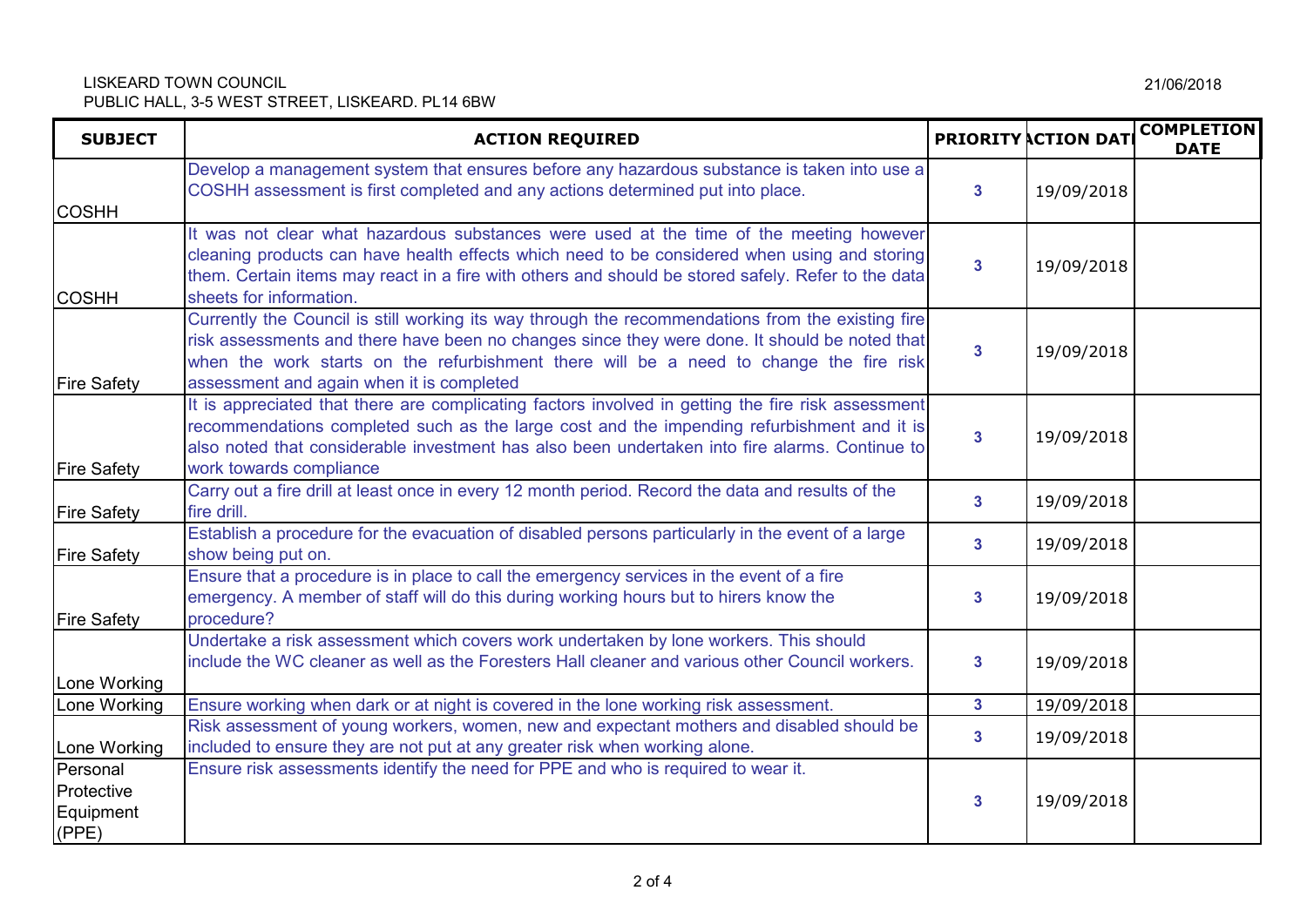## LISKEARD TOWN COUNCIL PUBLIC HALL, 3-5 WEST STREET, LISKEARD. PL14 6BW

| <b>SUBJECT</b>                             | <b>ACTION REQUIRED</b>                                                                                                                                                                                                                                 |                         | <b>PRIORITY ACTION DAT</b> | <b>COMPLETION</b><br><b>DATE</b> |
|--------------------------------------------|--------------------------------------------------------------------------------------------------------------------------------------------------------------------------------------------------------------------------------------------------------|-------------------------|----------------------------|----------------------------------|
| Construction                               | Once the extent of the work has been decided a Principal Contractor will need to be appointed in<br>writing. The Designer can assist in this s process                                                                                                 | $\overline{\mathbf{3}}$ | 19/09/2018                 |                                  |
| <b>Work</b><br>Equipment                   | Complete work equipment risk assessments to identify the hazards, risks and control measures<br>that are relevant to the operation and maintenance of each type of work equipment.                                                                     | 3                       | 19/09/2018                 |                                  |
| Work at Height                             | Before working at height a risk assessment must be completed.                                                                                                                                                                                          | $\mathbf{3}$            | 19/09/2018                 |                                  |
| Work at Height                             | Establish a safe system of work for all work at height. This includes the scaffold platform work,<br>gutter cleaning etc.                                                                                                                              | $\mathbf{3}$            | 19/09/2018                 |                                  |
| Work at Height                             | Provide information and training for employees required to work at height, complete risk<br>assessments or prepare systems of work.                                                                                                                    | $\mathbf{3}$            | 19/09/2018                 |                                  |
| Work at Height                             | Ensure those using the scaffold are trained properly including hirers.                                                                                                                                                                                 | $\mathbf{3}$            | 19/09/2018                 |                                  |
| Work at Height                             | All temporary working platforms including scaffolds and ladders etc. must be inspected before<br>first use; after substantial additions, dismantling or other alteration                                                                               | $\overline{\mathbf{3}}$ | 19/09/2018                 |                                  |
| Employee<br>Training                       | Provide all new staff with health and safety instruction as part of their induction training.                                                                                                                                                          | $\mathbf{3}$            | 19/09/2018                 |                                  |
| Accident /<br>Incident<br><b>Reporting</b> | Make suitable arrangements to include near miss / incident reporting                                                                                                                                                                                   | $\overline{\mathbf{3}}$ | 19/09/2018                 |                                  |
| Accident /<br>Incident<br><b>Reporting</b> | Investigate the details of each serious accident/incident to identify the probable cause(s) and/or<br>trends.                                                                                                                                          | $\mathbf{3}$            | 19/09/2018                 |                                  |
| Contractors                                | Review safety systems and procedures of contractors prior to engagement. Undertake<br>assessment of health and safety standards adopted by the contractors.                                                                                            | $\overline{\mathbf{3}}$ | 19/09/2018                 |                                  |
| Asbestos                                   | Carry out labelling of all known asbestos containing materials.                                                                                                                                                                                        | 4                       | 18/12/2018                 |                                  |
| <b>Fire Safety</b>                         | Review the level of lighting in the clock tower. The emergency lighting stops before the top. This<br>may be adequate to light the entire area but it should be checked                                                                                | 4                       | 18/12/2018                 |                                  |
| <b>Fire Safety</b>                         | Train employees to use fire extinguishers so they can recognise the different types of fire<br>extinguishers provided, know what sort of fire they are to be used on, and how to operate them<br>quickly and efficiently.                              | 4                       | 18/12/2018                 |                                  |
| Manual<br><b>Handling</b>                  | Identify activities likely to give rise to a manual handling injury and avoid these activities being<br>carried out. Where tasks cannot be avoided then each task must be assessed to determine the<br>measures required to reduce the risk of injury. | 4                       | 18/12/2018                 |                                  |